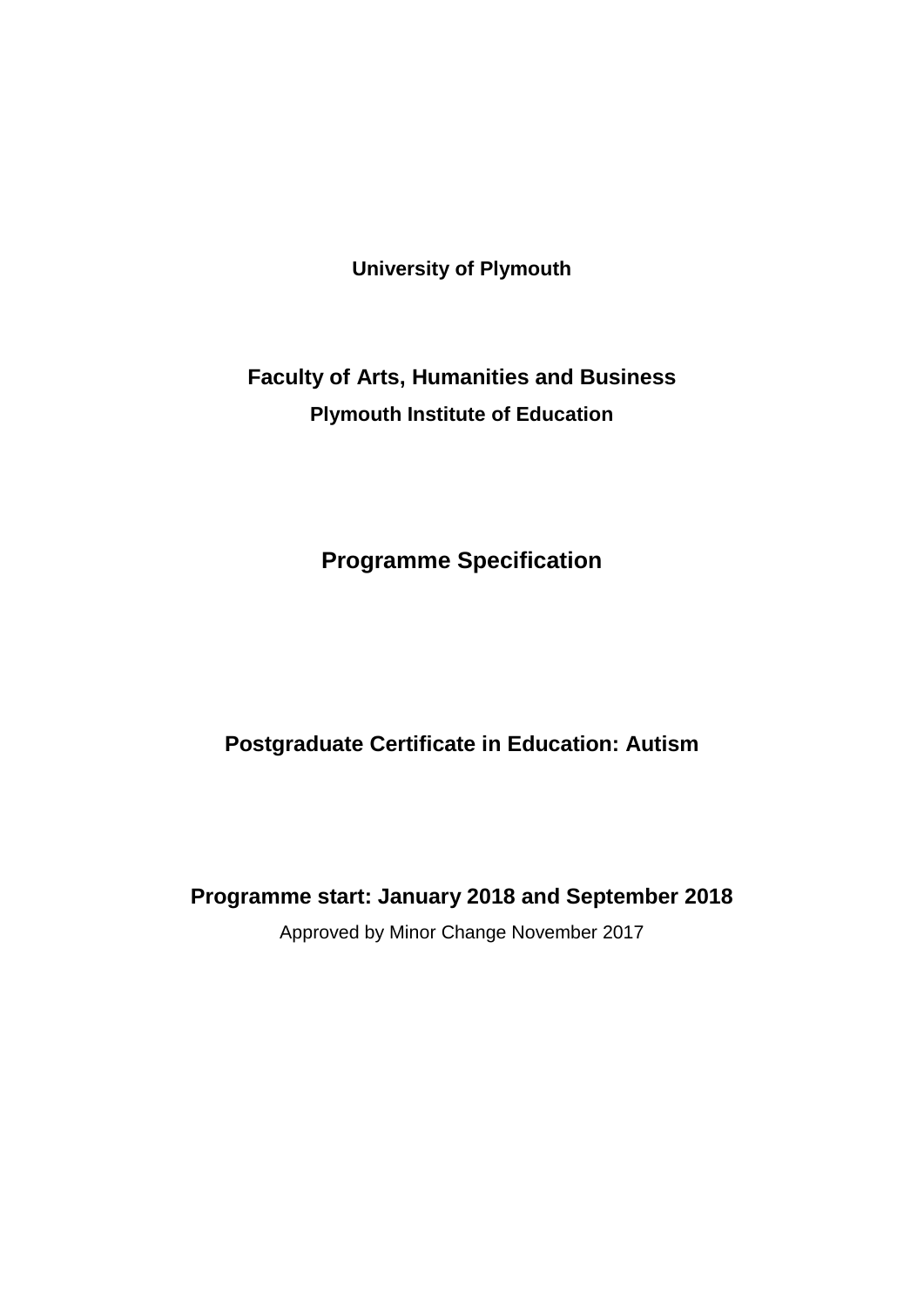**1. Final award title: Postgraduate Certificate in Education: Autism**

**Intermediate award title(s):** not applicable

**HECoS code:** education studies / 100459

**2. Awarding Institution:** University of Plymouth **Teaching institution(s):** University of Plymouth

**Accrediting body**(ies): not applicable

### **3. Distinctive Features of the Programme and the Student Experience**

The Postgraduate Certificate in Autism is a modular level 7 programme that provides a structured pathway for practice-related research, professional development and scholarship within the field of autism understanding for teachers and other professionals. It offers a number of distinctive features designed to make it a dynamic and useful professionally worthwhile experience for teachers and other professionals.

The programme aligns with a key strategic need in UK education, namely the provision of high quality teachers and advisory teachers with a knowledge of teaching and learning issues relating to pupils and young people with autism. There is currently an acute shortage of professionals in this area while the assessment and diagnosis of this area is growing..

- The programme is designed and taught in collaboration with external partners such as Plymouth local authority Communication and Interaction Team (CIT), and Autism South West (REACCHSW), a regionally recognised social enterprise organisation which provides consultancy and training in the area of autism. This makes the programme dynamic, current and well-placed to support and influence practice in the field of autism.
- It is recognised that effective understanding of autism requires both good understanding of the knowledge base *and* a deep understanding of the pedagogical implications of different approaches to teaching and learning. We are able to provide a well-tailored, professionally useful, but also academically rigorous experience for professional learning in the area of autism.
- By teaching using a blended learning approach, and then supporting students individually through tutorial work, and face to face, the programme becomes open to a wider range of students. Pedagogically, the programme builds on long-term expertise within Plymouth Institute of Education, in supporting teaching and learning in this way.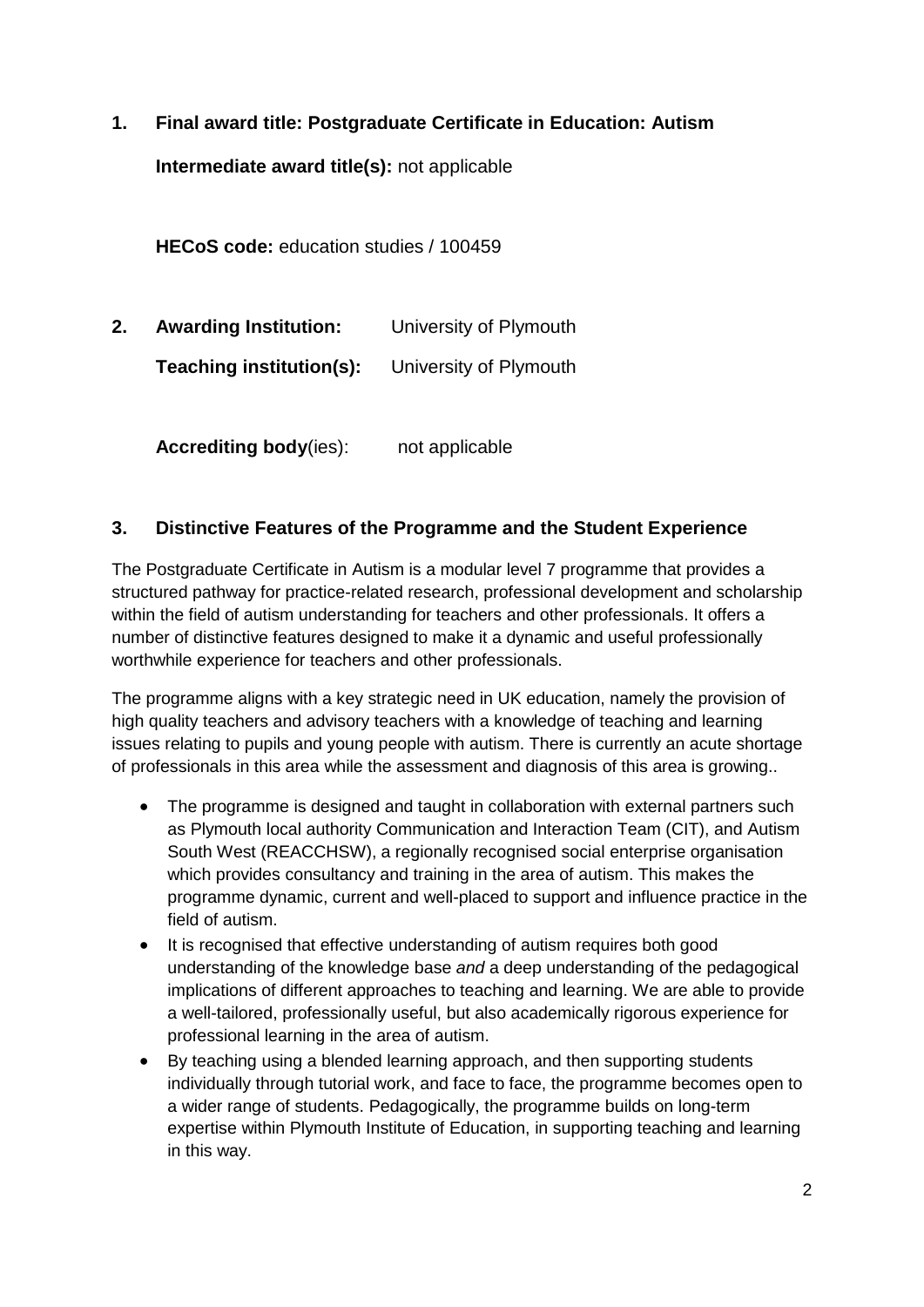- Assessment is focused on the relationship between theorising autism and practising autism understanding. By building the gradual development of an assignment into the teaching of the modules and focusing this on participants' practice settings, students can learn to develop academically strong, but practically useful and innovative work and ideas at level-7.
- Work is assessed through a carefully constructed underpinning of research and scholarship approaches, (building on these if they transfer to PGDip/MA).
- Whilst the Postgraduate Certificate in Education: Autism is an award in its own right, it is also designed to allow participants to transfer their credit into our MA Education programme. This means that students who are new, or returning, to level-7 study are able to begin with a relatively contained award and move on if they are successful and wish to progress.

### **4. Relevant QAA Subject Benchmark Group(s)**

At the time of writing there are no QAA benchmark statements for level 7 programmes in Education.

The Postgraduate Certificate in Education: Autism is designed based on the principles of the QAA Quality Code, and sets its expectations in line with the South East Education Consortium (SEEC) level descriptors.

The credit structure of 30 credits per module aligns with the University Council for the Education of Teachers (UCET) national agreement across all UK HE institutions.

### **5. Programme Structure**

The Postgraduate Certificate in Education: Autism is part-time only. The programme structure is as follows with the table showing the modules being offered each semester (all 30 credits modules):subject to any exemptions permitted.

**In the first year the programme will start in January 2018 (module 1 MAUT701, semester 2). Module 2 MAUT702 semester 1 will follow in September 2018, and will also be the starting point for a new intake should this be required.**

**Thereafter students will normally start the programme in January (module 1 semester 2) and follow the same pattern of progression, (module 2 semester 1) however it will also be possible, after review in line with the permitted change process, for participants to start the programme in September starting with module 2 with module 1 in Jan semester 2) and subsequently thereafter. An end point for some students will also be the beginning point for others, if this is required.**

**It should be noted that module 1 MAUT701 will normally run in Semester 2 and MAUT702 will normally run in semester 1.**

**This flexibility allows for the best use of resources within a small programme team who start other programmes in September. It also allows the best possible opportunities for students moving from other pathways. However, in the future it will**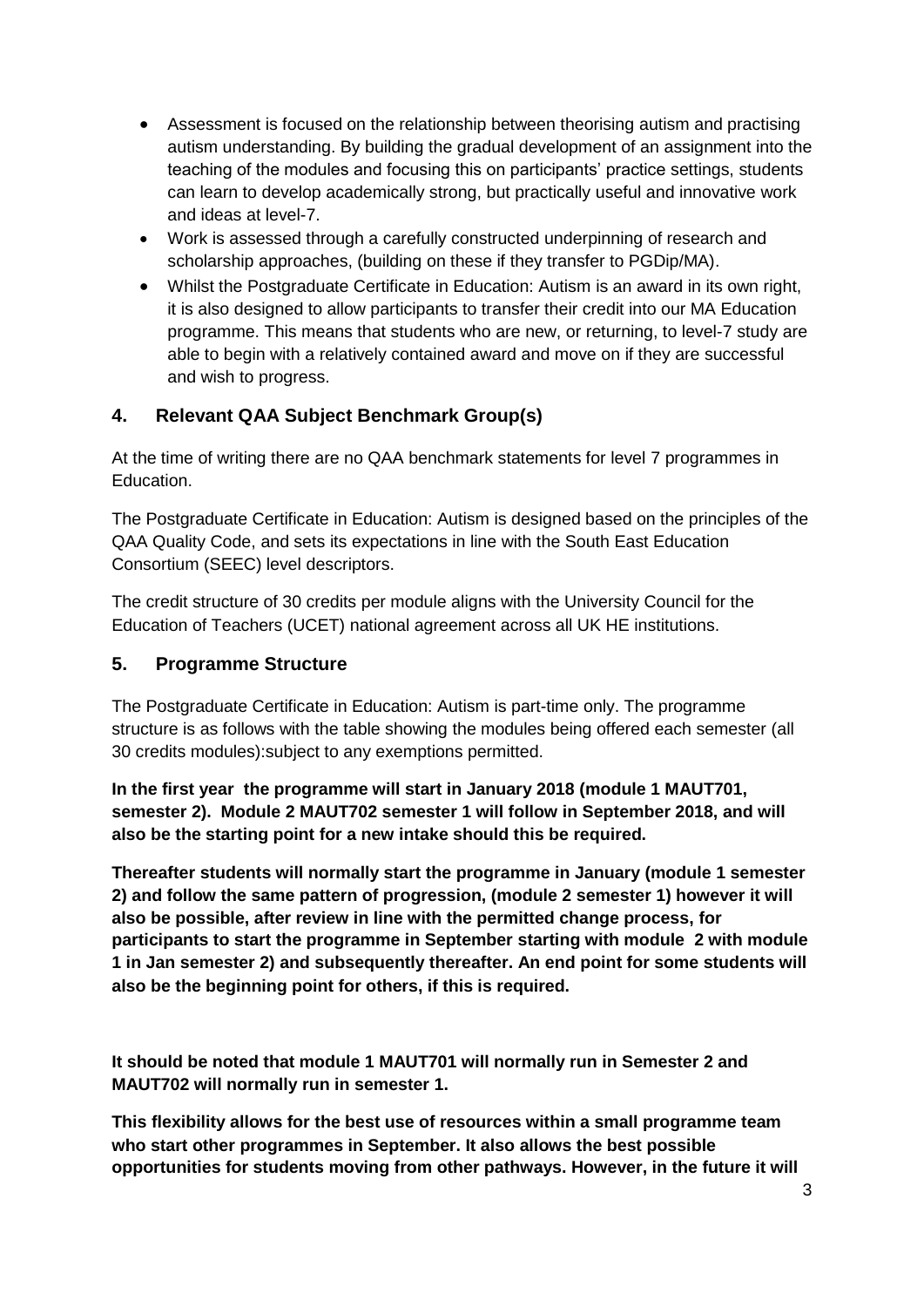**also be helpful to have the option of moving towards a September programme start via module 1 semester 1 ( see below). This will only be after review ( during the period of the permitted changes period) and requested via the minor changes process in November of the previous year, if required.**

**In summary:**

### **The programme can be joined in either January or September via any one of the two modules.**

#### **Initial programme start:**

**January 2018** intake which will take MAUT701 in Semester 2 and continue taking MAUT702 in Semester 1 so completing the PG Cert programme.

Students can enter the programme via module 2 in September, 2018 if required (after review as indicated above) and then continue with module 1 in semester 2.

MAUT701 and MAUT702 will never run simultaneously.

| Semester 2 21 AU/SB/M start January<br>2022                                                                                              | Semester 1 21/SP/SB/M start September<br>2021                                           |  |
|------------------------------------------------------------------------------------------------------------------------------------------|-----------------------------------------------------------------------------------------|--|
| <b>MAUT701</b><br><b>MODULE TITLE:</b><br>Autism: perspectives<br>and contexts:<br>understanding<br>autism spectrum<br>conditions (ASC). | <b>MAUT702</b><br><b>MODULE TITLE</b><br>Autism: strategies<br>and interventions.<br>). |  |
| <b>MODULE TITLE:</b> Autism: perspectives and<br>contexts: understanding autism spectrum<br>conditions (ASC).                            | <b>MODULE TITLE</b><br>Autism: strategies and interventions                             |  |

To gain the Postgraduate Certificate in Education: Autism award participants must successfully complete two 30 credit modules. There are currently no choices of modules for students. Module 2 is not conditional on having successfully undertaken module 1. Modules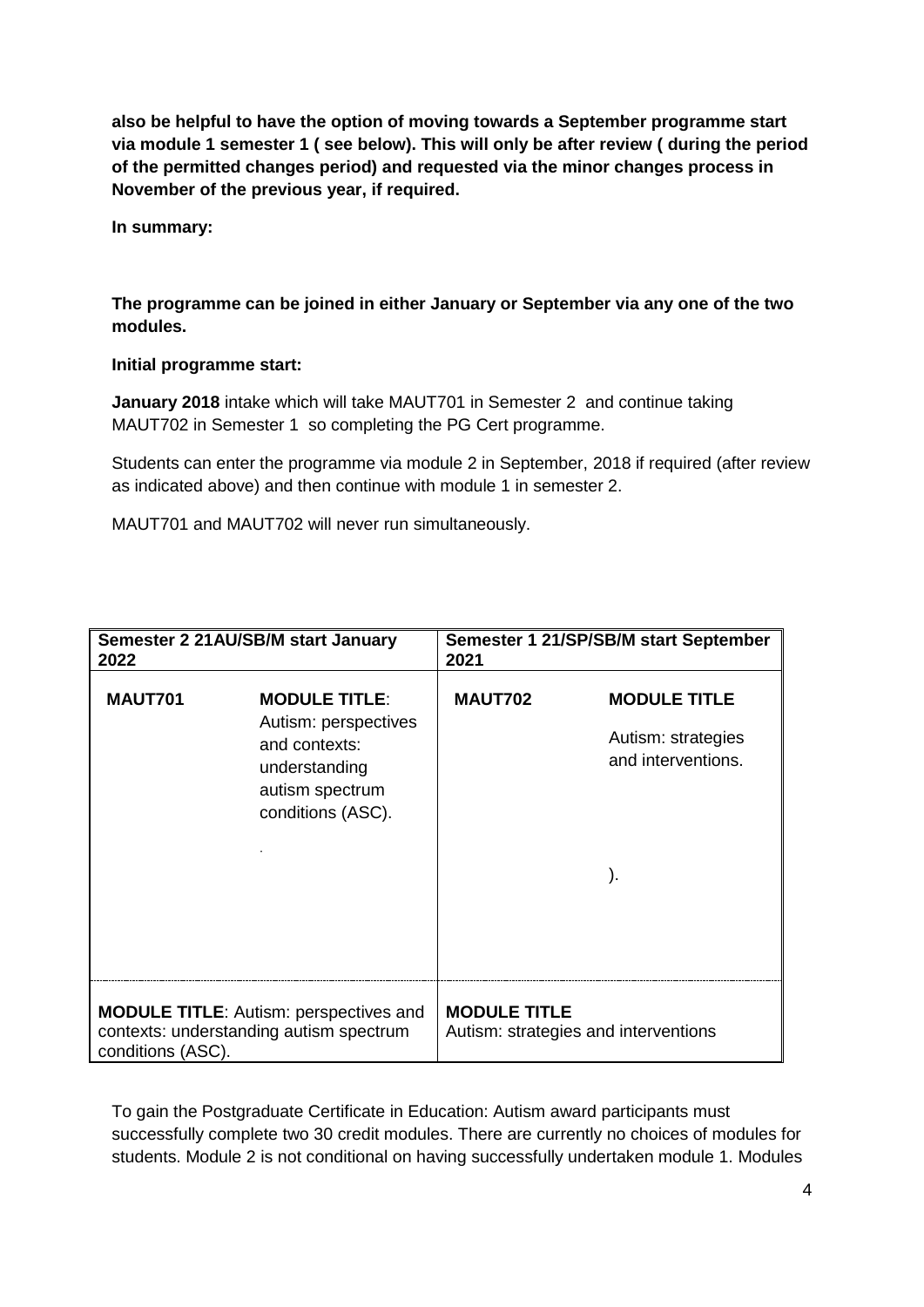can be taken in any order, if necessary, which allows flexibility in recruitment and progression. As shown above it is possible for modules to cross academic years and to be studied in any order. Module 1 or 2 can be taken independently if a student wishes and they will gain 30 credits for each module but there is no named outcome, unless they are studied within the regulatory time scale for completion of a programme, when a PG Cert can be awarded. The award of 30 credits can be transferred to the MA programme if all other criteria are satisfied (refer to Operational Specification for APCL and the MA specification for the transfer of credits).

The period of registration is normally either one or two years, part-time only (please refer to the operational specification in relation to when modules occur because of resources and the need for flexibility/exemption needs).

### **Programme Aims**

The aims of the programme are for participants to be able to:

- 1. Develop a theoretical and critical understanding of autism; issues of assessment and diagnosis of autism and critically evaluate approaches, resources which are relevant to the area of autism and critically consider the nature of autism using appropriate tools of analysis.
- 2. Evaluate and critically appraise the biological, cognitive, behavioural, and psychoanalytical perspectives on ASC/autism.
- 3. Show a clear understanding and appreciation of some of the key literature and thinking related to autism and the education of young people with autism and to use this knowledge to critically evaluate and develop practice.
- 4. Develop a systematic and critical understanding of specific areas of autism and educational practices relating to teaching and learning of young people with autism; in relation to the body of knowledge and a contemporary theorisation of autism with associated implications for a range of teaching and learning approaches.
- 5. Understand autism from the four key areas of difficulty: social interaction and emotions/language communication/flexibility of thought and differences in imaginative thinking/and sensory differences.
- 6. Understand the four key areas of difficulty, ( previously the triad of impairment) from a theoretical and critical perspective; in particular gain an understanding informed by the literature of how pedagogy can work to support young people with autism in their learning
- 7. Gain a deep evidence-informed theoretical and critical understanding of autism through actual case studies, and narratives from teachers, learners/pupils/students experiences; and the Implications for the curriculum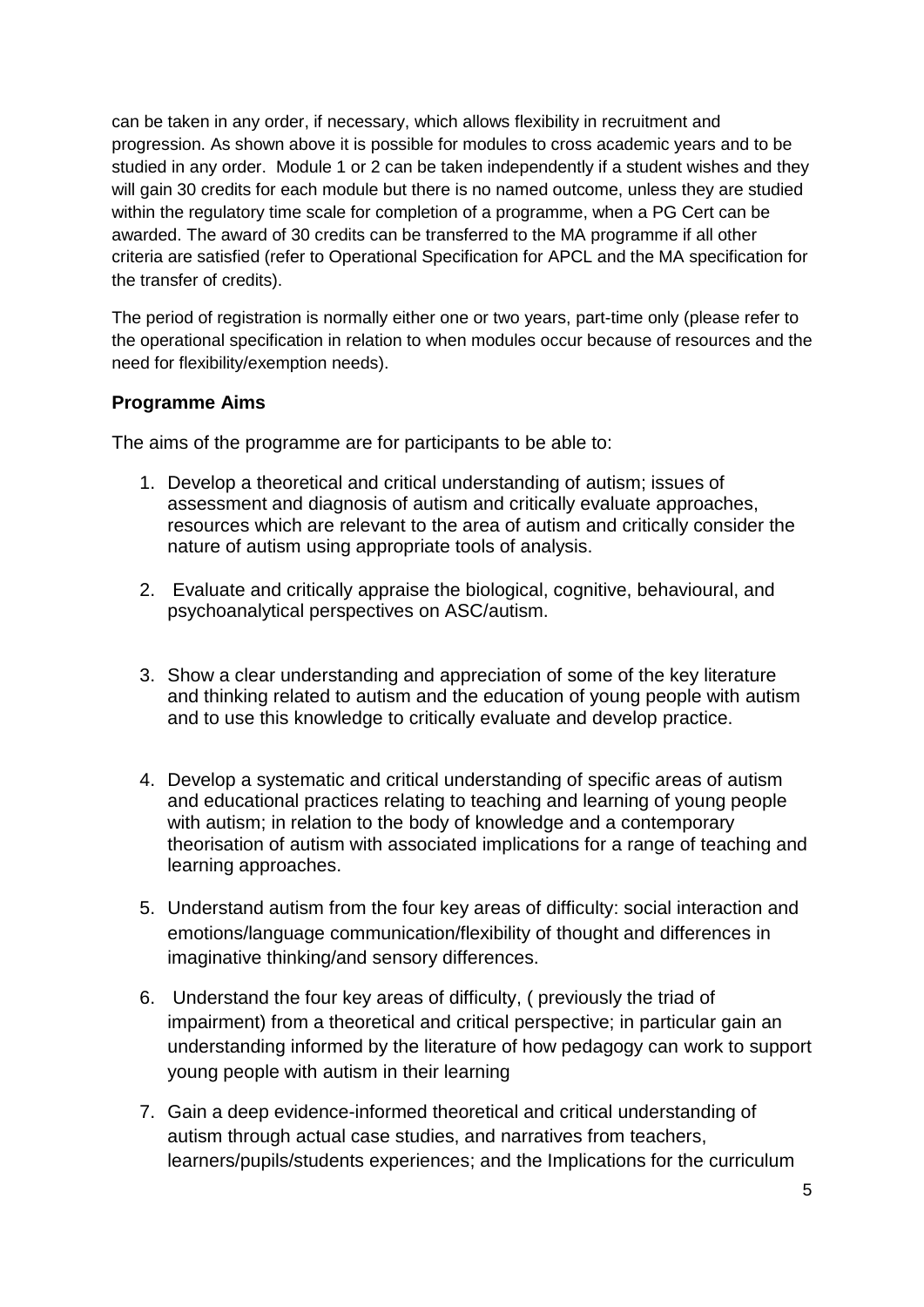and strategies adopted and for schools' policies and practices to support the learning of pupils with autism

- 8. Understand the child with autism in the family and community and in relation to these areas: and to critically investigate the ethos, principles and underlying assumptions of a variety of educational and therapeutic approaches.
- 9. Develop systematic knowledge and understanding of teaching and learning with a focus on autism and expand participant's theoretical, conceptual and practical insights and thinking. To critically reflect upon the concept of an autism pedagogy and evaluate the use of specific interventions within inclusive settings.
- 10.Encourage enquiry, insight and analytic capability through research and writing with regard to the individualised patterns of behaviour and learning exhibited by individuals with Autism (ASC).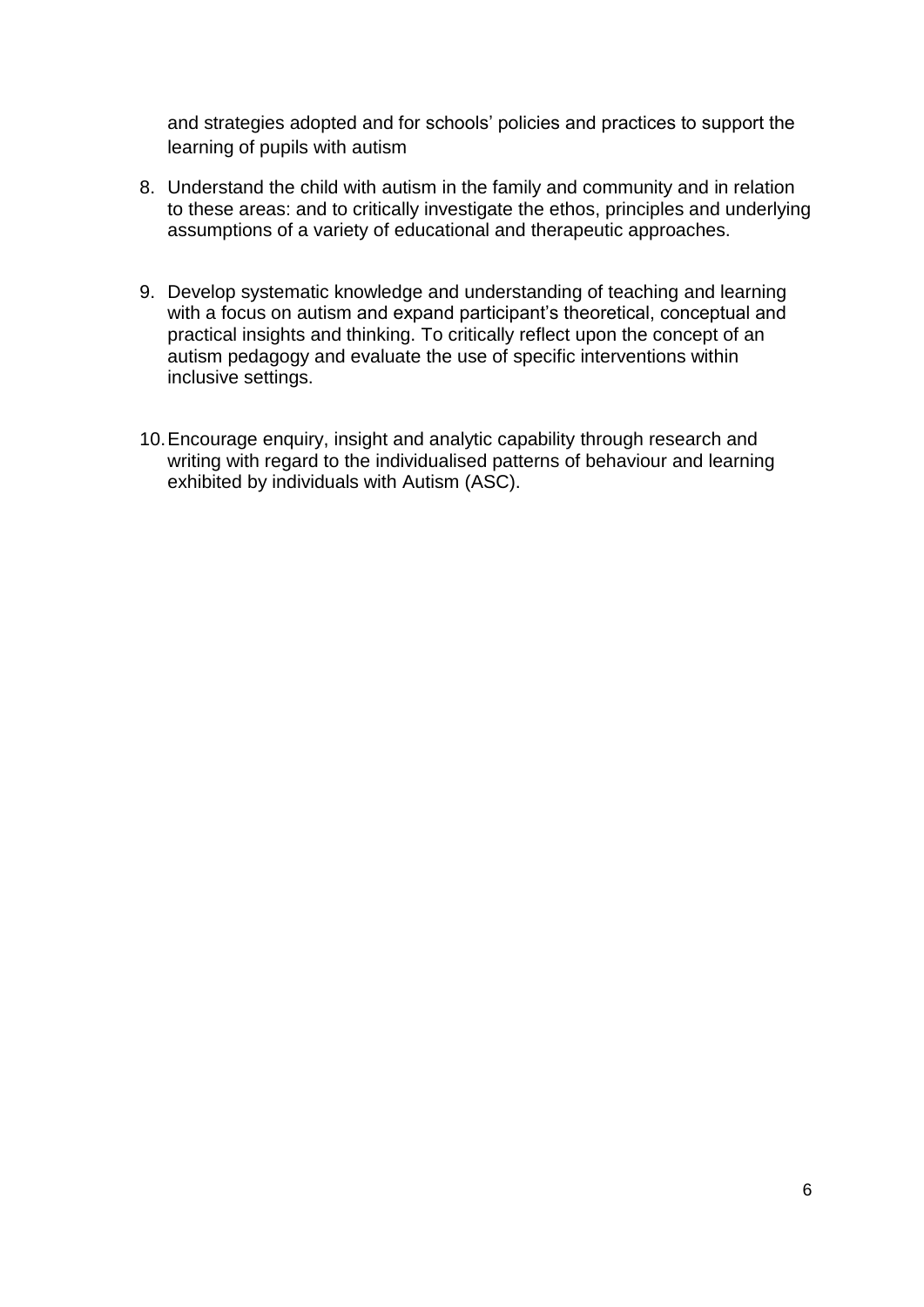### **6. Programme Intended Learning Outcomes**

### **6.1. Knowledge and understanding**

On successful completion graduates should have developed:

- 1. A deep theoretical and critical understanding of autism
- 2. A systematic and contemporary understanding of learning as it applies to autism.
- 3. A systematic, theoretical understanding of autism practice and the implications of this for planning and realising autism friendly policy and practices.

### **6.2. Cognitive and intellectual skills**

On successful completion graduates should have developed the ability to:

- 1. Critically analyse relevant discourses and that underpin autism making use of theoretical and methodological tools of interpretation and analysis.
- 2. Develop complex arguments about the theory and practice related to young people with autism.
- 3. Synthesise information in a manner that may be innovative, critically utilising knowledge or processes from the forefront of autism literature, research .towards discipline/practice
- 4. Exhibit a level of conceptual understanding in the area of autism that will allow critical evaluation of research, advanced scholarship and methodologies and an ability to understand alternative approaches

#### . **6.3. Key and transferable skills**

On successful completion graduates should have developed the ability to:

- 1. Clearly communicate their knowledge and understanding of their work in clear and well-argued prose and in professional conversations, in order to influence practice.
- 2. Think clearly about new initiatives and test these in practice in an appropriate methodological and ethical manner.
- 3. Work effectively and flexibly with colleagues, and can clarify tasks and make appropriate use of the capacities of colleagues; is able to negotiate and accept alternative views.
- 4. Critically select and use full range of resources relevant to the area.
- 5. Critically reflect on own and others' thinking and practice in order to improve practice
- 6. Undertake work-based tasks with minimum guidance and is independent and self-critical learner, guiding the learning of others and managing own requirements for continuing professional development and to raise skills to higher level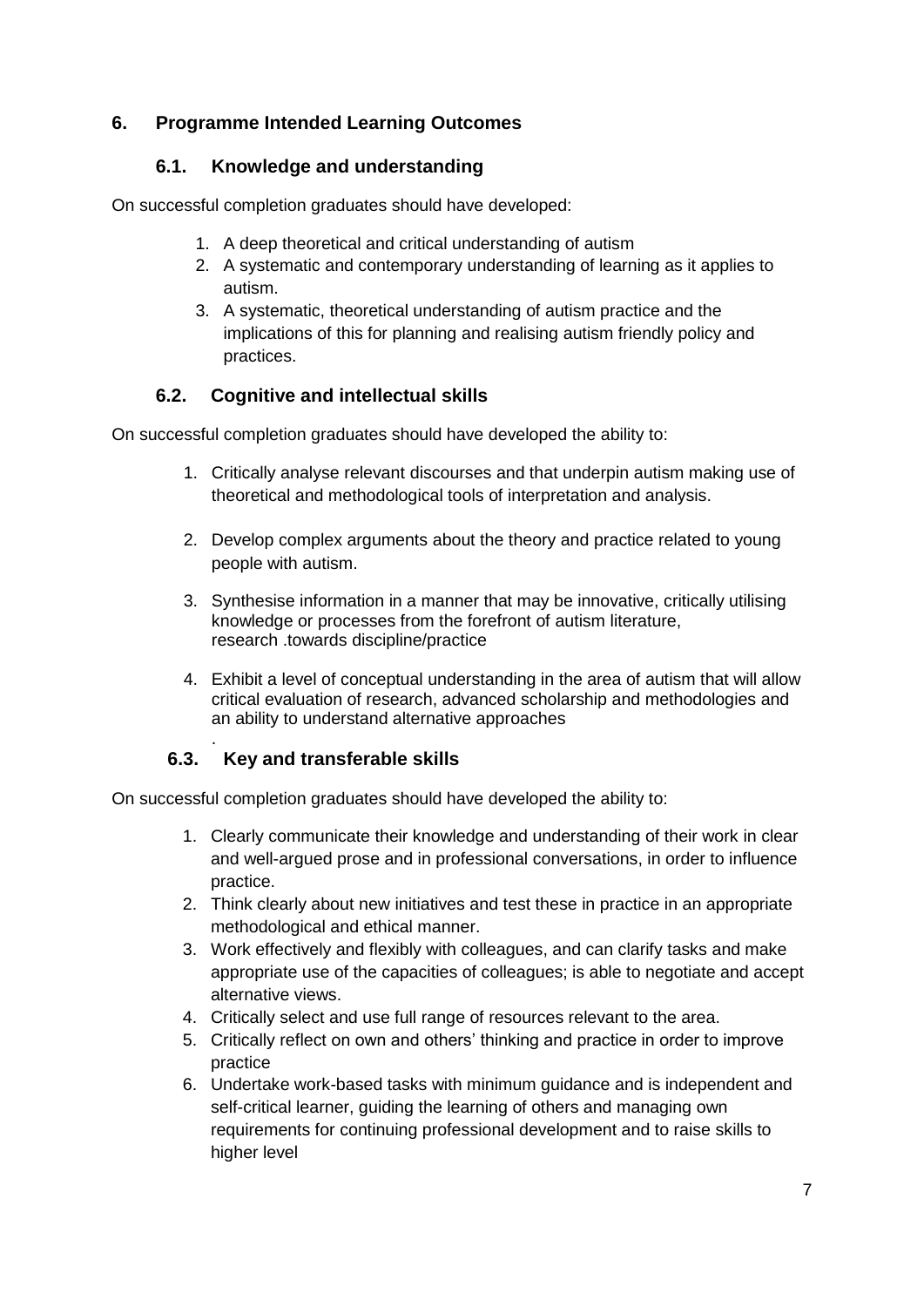- 7. Engage confidently in academic and professional communications with others, reporting on action clearly, autonomously and competently, and with critical insight
- 8. Carry out independent learning problem solving required for continuing professional study, making professional use of others where appropriate

### **6.4. Employment related skills**

On successful completion graduates should have developed:

- 1. Greater confidence in the application of theoretical and practice based knowledge with reference to autism in their workplace.
- 2. A more critical and analytical approach to supporting change and transformative thinking with regard to autism in their workplace.
- 3. Leading on theory and practice with a range of educational and health professionals
- 4. Enhanced ability in supporting and leading the teaching and learning of colleagues.
- 5. To enhance the experience of young people with autism.

### **6.5. Practical skills**

On successful completion graduates should have developed:

- 1. Greater confidence in generating and making use of theoretical ideas to understand practice and initiate change and to inform and support the practice of other professionals towards autism
- 2. The ability to undertake and set up a systematic inquiry/ies in practice related to autism in their organisation and professional practice.
- 3. See also 'employment skills' above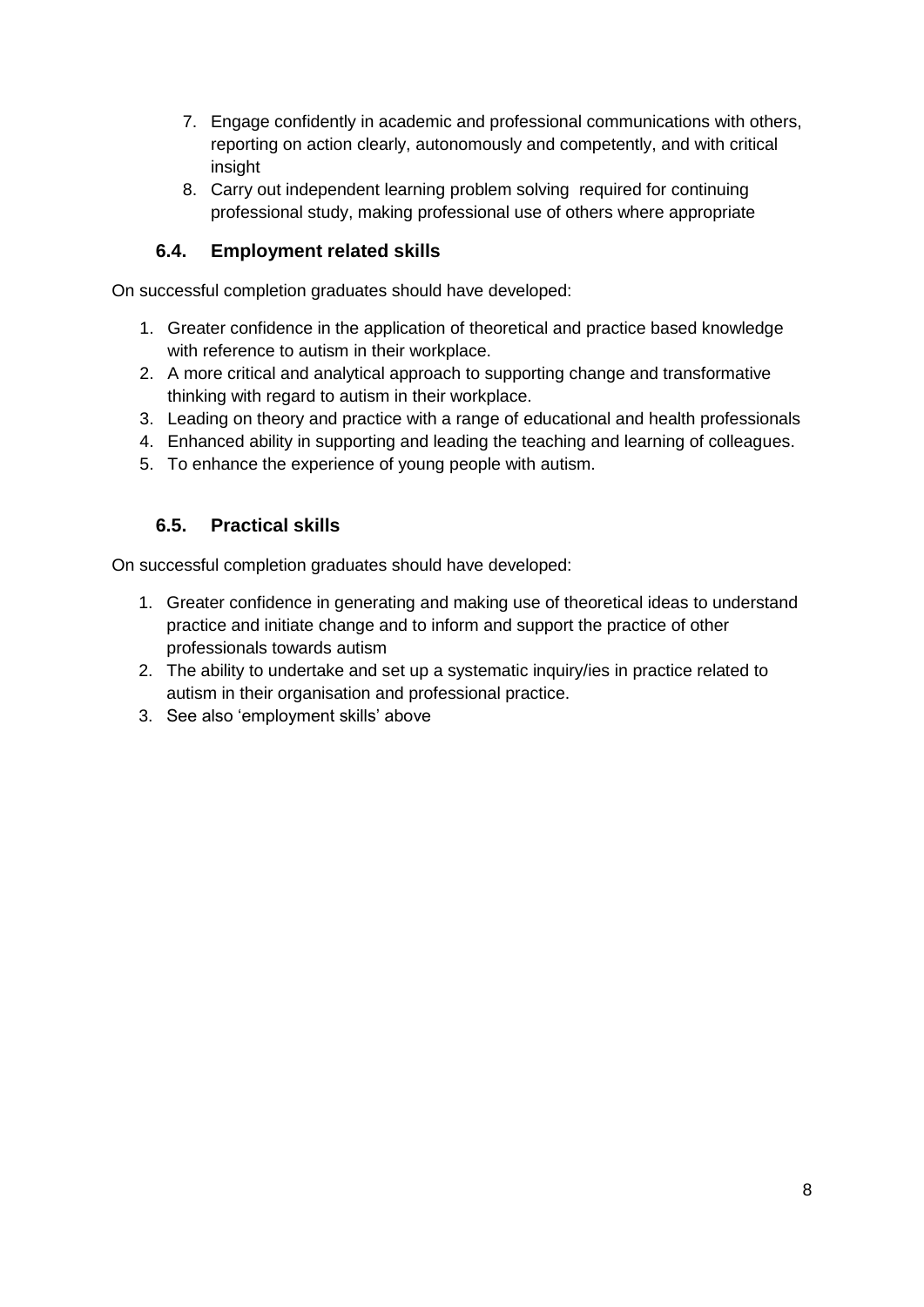## **7. Admissions Criteria, including APCL, APEL and DAS arrangements**

Applicants will hold a first degree (e.g. BA, BSc, BEd) or its equivalent and/or appropriate professional experience, which demonstrates the potential capability to work successfully at level-7. There is no requirement on applicants to be working in an educational capacity, though they should be able to draw on past experience of, or have access to an appropriate educational environment.

**APCL:** Those who have undertaken elements of a similar level-7 award at another institution may, as part of the process of admission to the programme, apply for Accreditation of Prior Certificated Learning (APCL) for a maximum of 30 credits. Applicants must demonstrate how the outcomes of previous study can be matched against the outcomes for that part of the PGCert autism award for which they are claiming exemption. This is likely to involve providing associated evidence including: a transcript of credits awarded; previous coursework and the markers feedback/comments. This collated information is reviewed by the PG Cert programme leader. The outcome of this is then communicated to the applicant.

**APEL:** It is possible that some applicants might, as part of the process of admission to the programme, be able to demonstrate their ability to match the success criteria in up to 30 credits through prior experiential learning. In this case they will be required to submit evidence of this in a form suitable for the Programme Leader to make an assessment. It should be noted that professional experience of teaching in the area of autism alone is not enough and applicants must demonstrate how their experience matches the requirements of academic work at level-7.

**Disability Assist (DAS):** The programme welcomes applicants from a wide range of cultural, social and professional backgrounds including those who have particular needs which need support in order to be able to learn effectively. Applicants will all go through the normal postgraduate taught programme application process and will therefore have the opportunity to declare any disability or particular needs. Where appropriate, a referral to DAS will be undertaken and appropriate action taken from there. The programme will work within the policy of Inclusive Pedagogy and assessment policy of the university.

### **8. Progression criteria for Final and Intermediate Awards**

**Credits:** some participants may complete one module of the PGCert and take their credits into another programme/institution, or continue within the MA programme framework On successful completion of a module participants will receive a transcript outlining the number of credits gained at level-7.

**Postgraduate Certificate in Autism:** on completion of the full PGCert participants will be awarded 60 credits at level-7 and receive the qualification entitled Postgraduate Certificate in Education: Autism.

**Progression:** The PGCert programme has the option of progression onto the new MA Education within PIoE.. Students can opt to follow the special educational needs (SEN) pathway to work towards an MA Education (Special Educational Needs) or the generic MA Education award upon a further 120 credits worth of study in accordance with the MA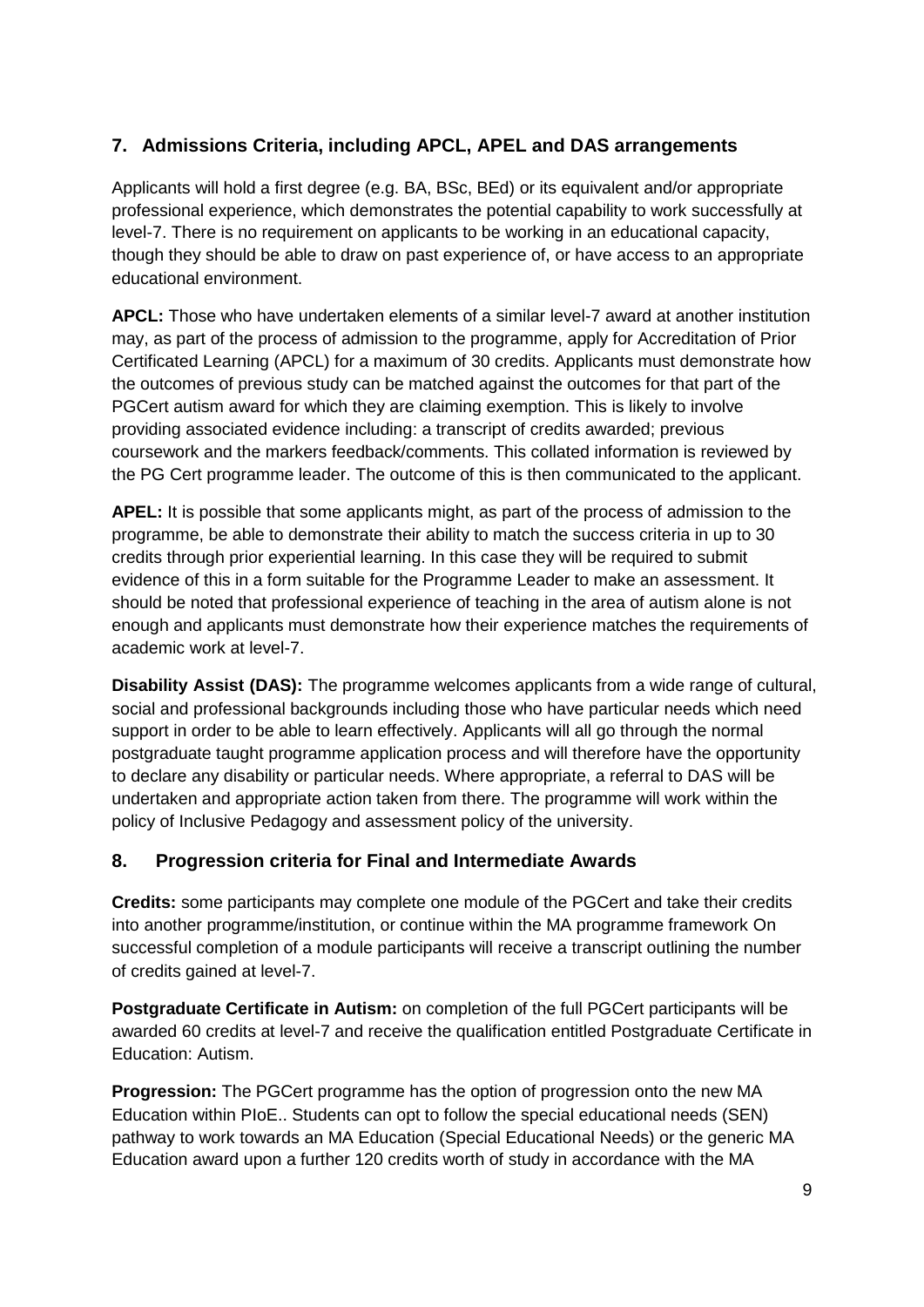Education programme specification. Students may also progress to the National Award for SEN Coordination, or the PG Cert in Inclusive Education.

### **9. Exceptions to Regulations**

All the modules in this programme are taught in affiliation with CIT - Plymouth tutors and REACCH ( Autism South West) tutors, as associate tutors. Most students are drawn currently from the Plymouth LA and region pool of teachers. Teaching on these modules can work within the semester timings, ( and will as far as is possible) but must fit also into the availability of human resources ( associate tutors other roles, Plymouth university tutor other commitments) and also the practical and professional roles of participants. Assessment involves teachers undertaking practice-related study/assessment tasks in their workplace which cannot always fit within the semester. (current university coursework guidelines suggest students 'would not normally be expected to work on assignments during vacation periods' and in light of how this expectation is also impacted on by school calendars, vacations and appropriate times when school based research can be carried out). In order to meet the needs of the student population the programme intends to attract (full-time professionals who are studying part-time) all the modules on the programme require *semester exemption with specific relation to assessment completion* to allow the teaching and the assessment of the PGCert modules to tie in with resource need and school based work, if necessary. This exemption allows **teaching and assessment** to fall outside the semester structure in order for the programme to be viable and also so students are not disadvantaged with regard to assessment opportunities.

### **10. Transitional Arrangements**

The Postgraduate Certificate in Education: Autism will be replacing previous level-7 provision in the PIoE. There may be students who will have gained credit at level-7 either from previous modules on the old MA Education route being run out, or through stand-alone CPD credit. These students will have followed similar modules based on the same pattern as the new modules in this award and would therefore be expected to transfer up to 30 credits of their work into the new programme. Those with more than 30 credits would have the option of transferring this credit into the MA Education programme.

## **11. Mapping and Appendices:**

### **11.1. ILO's against Modules Mapping**

| Knowledge and understanding                                 | MAUT701/MAUT702 |
|-------------------------------------------------------------|-----------------|
| . On successful completion graduates should have developed: |                 |
| A deep theoretical and critical understanding of            |                 |
| autism,                                                     |                 |
| A systematic and contemporary understanding of              |                 |
| learning as it applies to autism.                           |                 |
| A systematic, theoretical understanding of autism           |                 |
| practice and the implications of this in the work place     |                 |
| in developing expertise towards autism friendly policy      |                 |
| and practices.                                              |                 |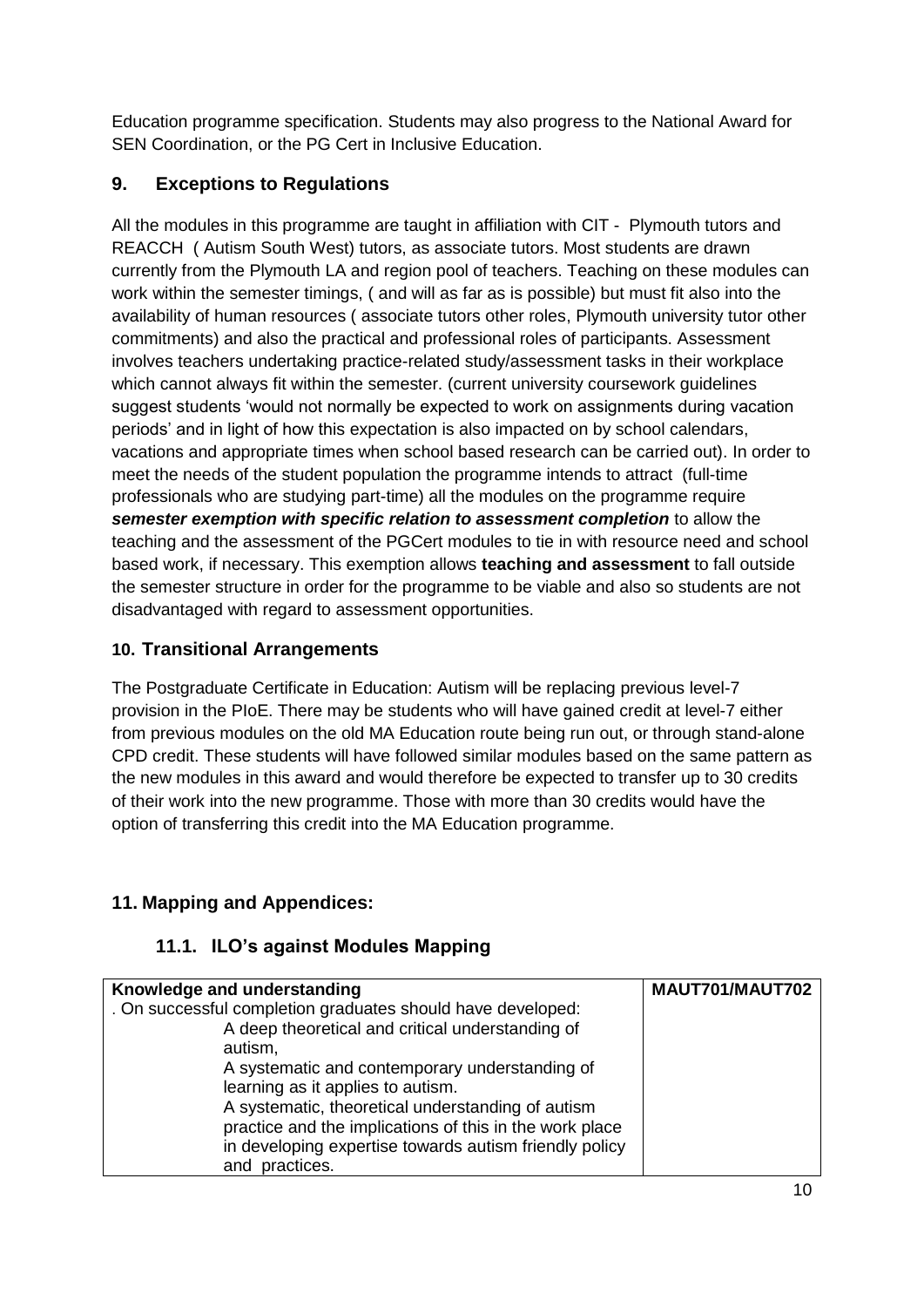|             | <b>Cognitive and intellectual skills</b>                         | MAUT701/MAUT702 |
|-------------|------------------------------------------------------------------|-----------------|
|             | On successful completion graduates should have developed the     |                 |
| ability to: |                                                                  |                 |
| $\circ$     | Critically analyse relevant discourses that underpin             |                 |
|             | autism making use of theoretical and methodological              |                 |
|             | tools of interpretation and analysis.                            |                 |
|             | Develop complex arguments about the theory and                   |                 |
| $\circ$     | practice of teaching and learning for young people               |                 |
|             | with autism.                                                     |                 |
| $\circ$     | Synthesise information in a manner that may be                   |                 |
|             | innovative, critically utilising knowledge or processes          |                 |
|             | from the forefront of autism literature,                         |                 |
|             | research .towards discipline/practice                            |                 |
|             |                                                                  |                 |
| $\circ$     | Exhibit a level of conceptual understanding in the area          |                 |
|             | of autism that will allow critical evaluation of research,       |                 |
|             | advanced scholarship and methodologies and an                    |                 |
|             | ability to understand alternative approaches                     |                 |
|             |                                                                  |                 |
|             | Key and transferable skills                                      | MAUT701/MAUT702 |
|             | On successful completion graduates should have developed the     |                 |
| ability to: |                                                                  |                 |
|             | Clearly communicate their knowledge and                          |                 |
|             | understanding of their work in clear and well-argued             |                 |
|             | prose and in professional conversations, in order to             |                 |
|             | influence practice.                                              |                 |
| ٠           | Think clearly about new initiatives and test these in            |                 |
|             | practice in an appropriate methodological and ethical            |                 |
|             | manner.                                                          |                 |
| $\bullet$   | Work effectively with colleagues and can clarify tasks           |                 |
|             | and make appropriate use of the capacities of                    |                 |
|             | colleagues; is able to negotiate and accept alternative<br>views |                 |
|             | Critically select and use full range of resources relevant       |                 |
|             | to the area.                                                     |                 |
|             | Critically reflect on own and others' thinking and               |                 |
|             | practice in order to improve practice                            |                 |
|             | Undertake work-based tasks with minimum guidance                 |                 |
|             | and is independent and self-critical learner, guiding the        |                 |
|             | learning of others and managing own requirements for             |                 |
|             | continuing professional development and to raise skills          |                 |
|             | to higher level                                                  |                 |
|             | Engage confidently in academic and professional                  |                 |
|             | communications with others, reporting on action clearly,         |                 |
|             | autonomously and competently, and with critical insight          |                 |
|             | Carry out independent learning problem solving s                 |                 |
|             | required for continuing professional study, making               |                 |
|             | professional use of others where appropriate                     |                 |
|             |                                                                  |                 |

 $\overline{\phantom{a}}$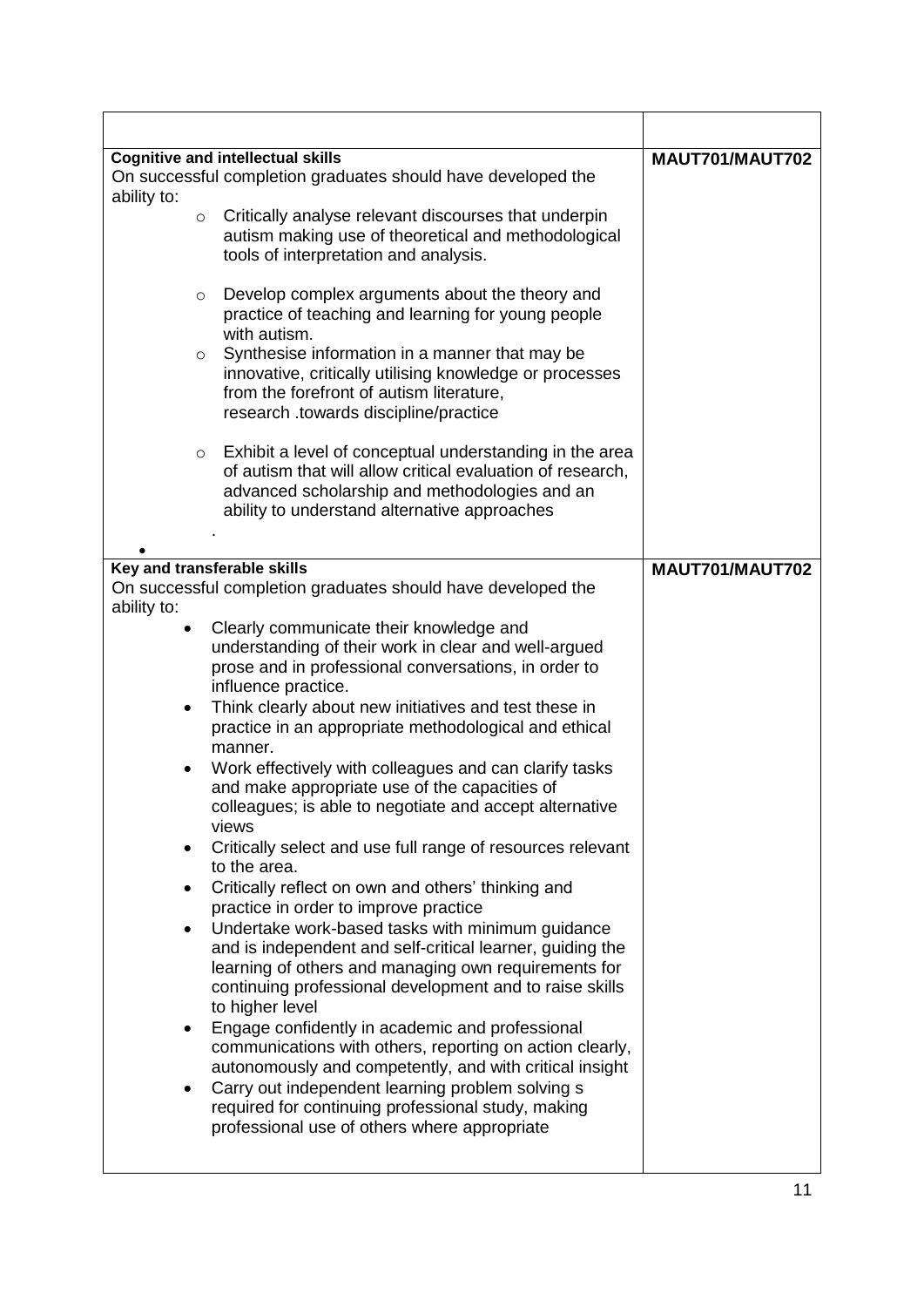| <b>Employment related skills</b><br>On successful completion graduates should have developed:<br>Greater confidence and theoretic knowledge in leading in<br>their workplace.<br>A more critical and analytical approach to change and<br>transformation of thinking and practices in their workplace.                                                                                                              | MAUT701/MAUT702 |
|---------------------------------------------------------------------------------------------------------------------------------------------------------------------------------------------------------------------------------------------------------------------------------------------------------------------------------------------------------------------------------------------------------------------|-----------------|
| <b>Practical skills</b><br>On successful completion graduates should have developed:<br>Greater confidence in generating and making use of<br>theoretical ideas to understand practice and initiate change<br>and to inform and support the practice of other professionals<br>The ability to undertake a systematic inquiry/ies related to<br>$\bullet$<br>autism in their organisation and professional practice. | MAUT701/MAUT702 |

## **11.2. Assessment/Skills against Modules Mapping**

| <b>Assessment against Module Mapping</b>                                                                                                                                                                                                                             |                                                                                                   |  |
|----------------------------------------------------------------------------------------------------------------------------------------------------------------------------------------------------------------------------------------------------------------------|---------------------------------------------------------------------------------------------------|--|
| Module/Programme intended learning outcomes                                                                                                                                                                                                                          | <b>Related</b><br><b>Assessment</b>                                                               |  |
| At the end of a module the learner will normally through a critical<br>reflection on theory and practice will be expected to be able<br>to:                                                                                                                          | <b>MAUT701</b><br><b>Coursework</b><br>Pass/Fail                                                  |  |
| identify, select, critically analyse and evaluate ideas,<br>$\bullet$<br>perspectives, theories or data relevant to autism;<br>undertake<br>ethical<br>critical, imaginative<br>and<br>a<br>investigation in the area of autism which relates theory<br>to practice; | 4000 - 5000 word<br>assignment or<br>equivalent. Critical<br>reflection on theory<br>and practice |  |
| locate thinking about autism within a broader context,<br>$\bullet$<br>usually through ideas, perspectives and theories from<br>appropriate literature.                                                                                                              |                                                                                                   |  |
| adopt a questioning, reflective and critically aware<br>$\bullet$<br>stance towards autism throughout the study.                                                                                                                                                     |                                                                                                   |  |
| select, apply and evaluate appropriate methodologies<br>$\bullet$<br>to aspects of the module content and utilise them<br>competently and methodically.                                                                                                              |                                                                                                   |  |
| show clarity and coherence in structure, writing<br>$\bullet$<br>conventions, style, presentation of evidence and<br>argument; ensure the work is readable, accessible to<br>its intended audience and effectively communicates<br>the intended meaning.             |                                                                                                   |  |
| generate 'new' ideas and connection within the ideas<br>contained in the module, apply existing material to                                                                                                                                                          |                                                                                                   |  |